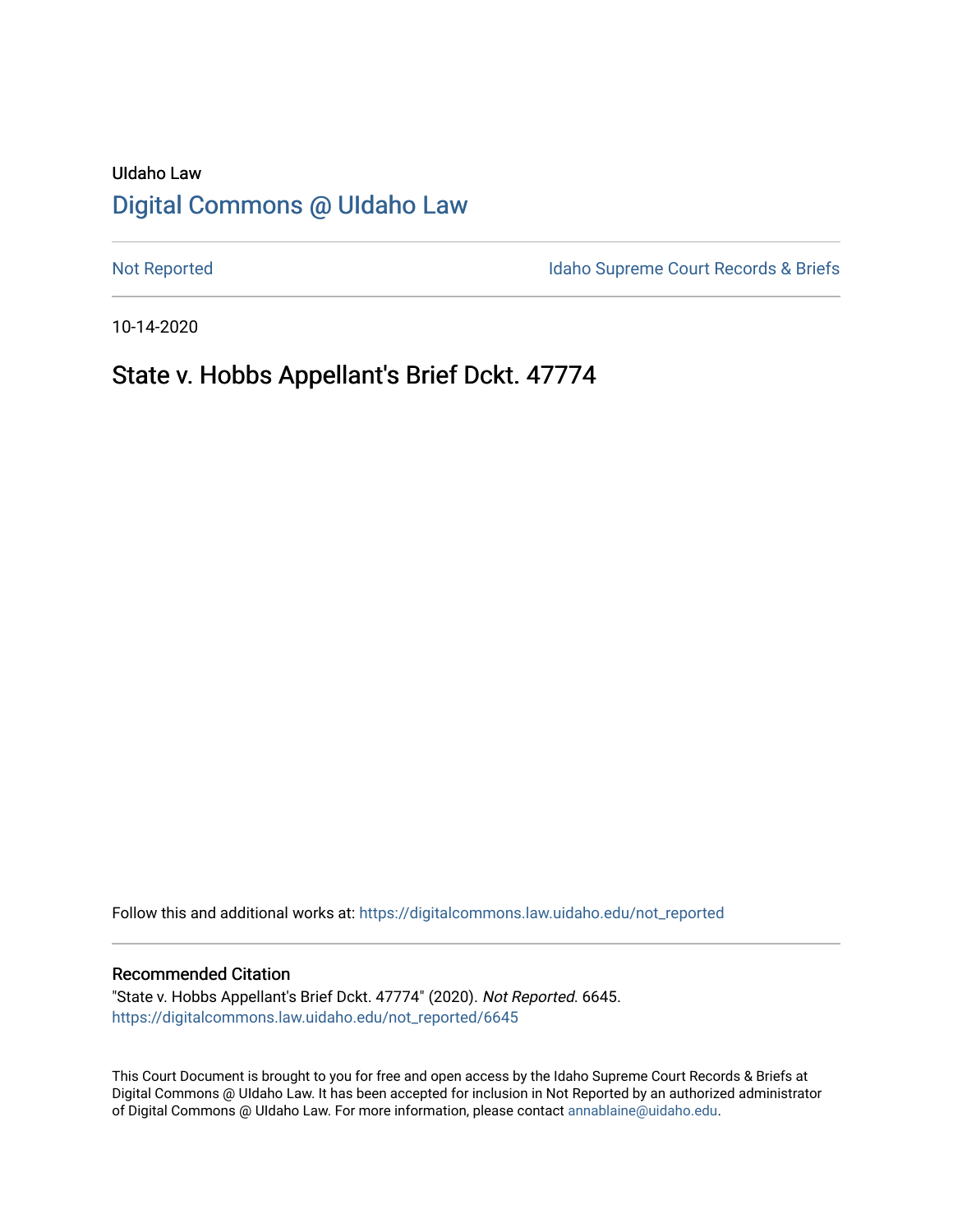Electronically Filed 10/14/2020 8:22 AM Idaho Supreme Court Melanie Gagnepain, Clerk of the Court By: Murriah Clifton, Deputy Clerk

ERIC D. FREDERICKSEN State Appellate Public Defender I.S.B. #6555

JACOB L. WESTERFIELD Deputy State Appellate Public Defender I.S.B. #9841 322 E. Front Street, Suite 570 Boise, Idaho 83702 Phone: (208) 334-2712 Fax: (208) 334-2985 E-mail: documents@sapd.state.id. us

### IN THE SUPREME COURT OF THE STATE OF IDAHO

| STATE OF IDAHO,         |                              |
|-------------------------|------------------------------|
| Plaintiff-Respondent,   | NO. 47774-2020               |
| V.                      | ADA COUNTY NO. CR01-18-17077 |
| <b>NOLAN LEE HOBBS,</b> | <b>APPELLANT'S BRIEF</b>     |
| Defendant-Appellant.    |                              |
|                         |                              |

## STATEMENT OF THE CASE

## Nature of the Case

Nolan Hobbs was on probation when the State filed a motion to revoke probation. Following his entry of admissions to one of the alleged probation violations, the district court revoked Mr. Hobbs's probation and executed his underlying sentence. Mr. Hobbs appeals, and he argues the district court abused its discretion by revoking his probation.

## Statement of Facts and Course of Proceedings

In April 2018, a criminal complaint was filed alleging that Mr. Hobbs committed three counts of grand theft and two counts of burglary. (R., pp.10-12.) Mr. Hobbs subsequently pied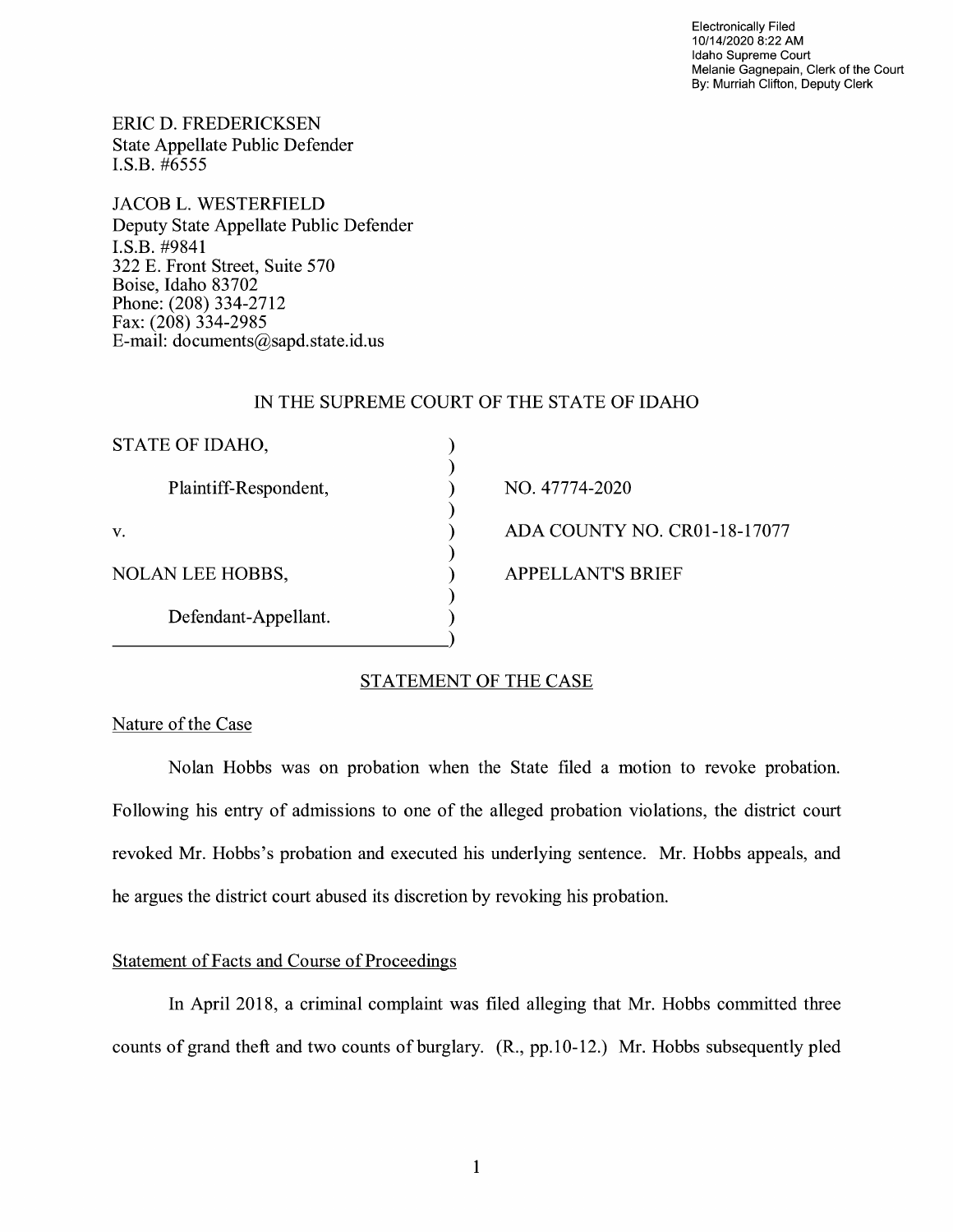guilty to one count of grand theft pursuant to a plea agreement.<sup>1</sup> (R., pp. 34-42.) Mr. Hobbs was sentenced to seven years, with three years fixed, and the district court retained jurisdiction. (R., pp.43-45.) Mr. Hobbs was released onto probation after successfully completing his rider. (R., pp.51-56.)

In June 2019, a motion for probation violation was filed. (R., pp.60-72.) Mr. Hobbs was alleged to have committed the following violations of the terms of his probation: (1) committing the crime of felony possession of a controlled substance, (2) committing the crime of possession of drug paraphernalia, (3) committing the crime of operating a motor vehicle while under the influence of alcohol ("DUI"), (4) possessing methamphetamine and consuming alcohol, (5) failing to pay fines as ordered by the court, and  $(6)$  failing to pay restitution as ordered by the court. (R., p.61.) Mr. Hobbs was subsequently found not guilty at trial on all of the charges referenced in the motion for probation violation except for the misdemeanor DUI. (Tr., p.4, Ls.6-13.) Mr. Hobbs subsequently admitted to violating his probation by committing the DUI.  $(Tr., p.4, Ls.10-20, p.6, L.9-p.10, L.23.)$ 

At the disposition hearing, the State recommended that the district court revoke Mr. Hobbs's probation and execute his underlying sentence. (Tr., p.13, Ls.3-6.) Mr. Hobbs's defense counsel recommended that the district court reinstate Mr. Hobbs's probation. (Tr., p.21, Ls.1-8.) The district court revoked Mr. Hobbs's probation and executed his underlying sentence.  $(R., pp.78-80; Tr., p.24, L.22—p.25, L.1.)$  Mr. Hobbs filed a timely notice of appeal from the order revoking his probation. (R., pp.81-84.)

<sup>&</sup>lt;sup>1</sup> Pursuant to the plea agreement, the other charges were dismissed.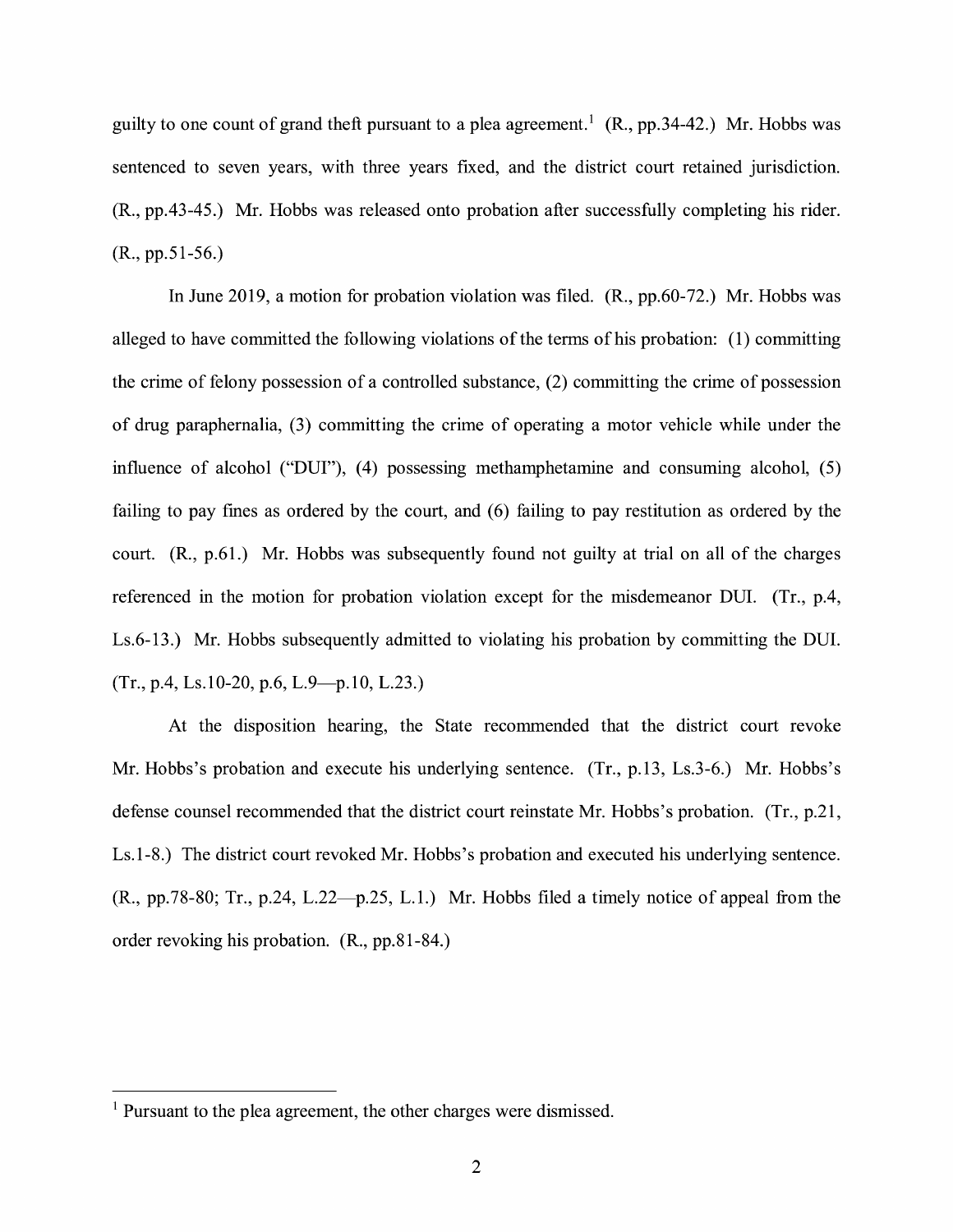Mr. Hobbs filed a timely motion for reduction of sentence pursuant to Idaho Criminal Rule 35. (R., p.81.) The district court subsequently denied Mr. Hobbs's motion to reduce sentence.<sup>2</sup> (R., pp.86-87.)

#### ISSUE

Did the district court abuse its discretion when it revoked Mr. Hobbs's probation and executed his underlying sentence?

### ARGUMENT

# The District Court Abused Its Discretion When It Revoked Mr. Hobbs's Probation And Executed His Underlying Sentence

The district court is empowered by statute to revoke a defendant's probation under certain circumstances. LC. §§ 19-2602, -2603, 20-222. The Court uses a two-step analysis to review a probation revocation proceeding. *State v. Sanchez,* 149 Idaho 102, 105 (2009). First, the Court determines "whether the defendant violated the terms of his probation." *Id.* Second, "[ i] f it is determined that the defendant has in fact violated the terms of his probation," the Court examines "what should be the consequences of that violation." *Id.* The determination of a probation violation and the determination of the consequences, if any, are separate analyses. *Id.* 

Here, Mr. Hobbs does not challenge his admission to violating his probation. "[W]hen a probationer admits to a direct violation of his probation agreement, no further inquiry into the question is required." *State v. Peterson,* 123 Idaho 49, 50 (Ct. App. 1992) (citation omitted). Rather, Mr. Hobbs submits that the district court did not exercise reason, and therefore abused its discretion, by revoking his probation.

<sup>&</sup>lt;sup>2</sup> The denial of Mr. Hobbs's motion to reduce sentence is not being challenged in this appeal.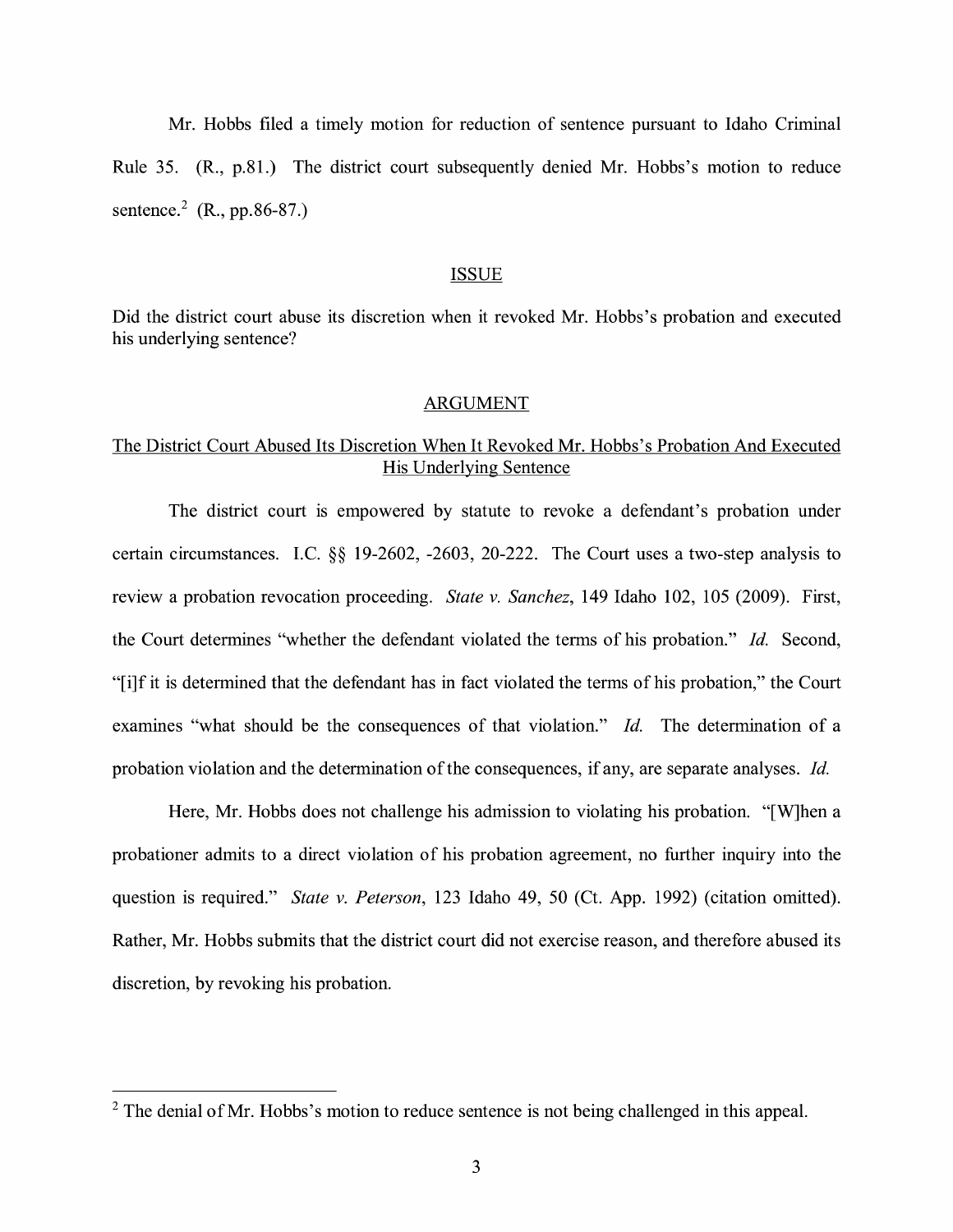"A district court's decision to revoke probation will not be overturned on appeal absent a showing that the court abused its discretion." *Sanchez,* 149 Idaho at 105.

When this Court reviews an alleged abuse of discretion by a trial court the sequence of inquiry requires consideration of *four* essentials. Whether the trial court: (1) correctly perceived the issue as one of discretion; (2) acted within the outer boundaries of its discretion; (3) acted consistently with the legal standards applicable to the specific choices available to it; and (4) reached its decision by the exercise of reason.

*Lunneborg v. My Fun Life,* 163 Idaho 856, 863 (2018).

"The purpose of probation is to give the defendant an opportunity to be rehabilitated under proper control and supervision." *State v. Mummert,* 98 Idaho 452, 454 (1977). "In determining whether to revoke probation a court must consider whether probation is meeting the objective of rehabilitation while also providing adequate protection for society." *State v. Upton,*  127 Idaho 274, 275 (Ct. App. 1995). Just as is the case when reviewing the original imposition of sentence, the appellate court will independently review the entire record, "focusing on the objectives of criminal punishment: (1) protection of society; (2) deterrence of the individual and the public; (3) possibility of rehabilitation; and (4) punishment or retribution for wrongdoing." *State v. Pierce,* 150 Idaho 1, 5 (2010). The court may consider the defendant's conduct before and during probation. *State v. Roy,* 113 Idaho 388, 392 (Ct. App. 1987).

During the presentence investigation ("PSI") prior to the original sentencing, Mr. Hobbs reported that he had been using methamphetamine regularly prior to his arrest and acknowledged that he needed a structured substance abuse treatment program. (Aug.  $R_{1,3}^{3}$  pp.13-14.) In his

 $3$  Citations to the "Aug. R." refer to the 76-page electronic document that contains Mr. Hobbs's **PSI,** GAIN-I, and mental health examination report that were prepared for an unrelated felony case in which Mr. Hobbs was sentenced at around the same time as this case. The court minutes from the change of plea hearing on August 20, 2018 indicate that Mr. Hobbs's attorney in this matter submitted these confidential materials to the district court for review prior to sentencing. **(R.,** p.32.) The district court stated that it had reviewed "the original presentence materials" prior to the disposition hearing. (Tr., p.12, Ls.11-15.)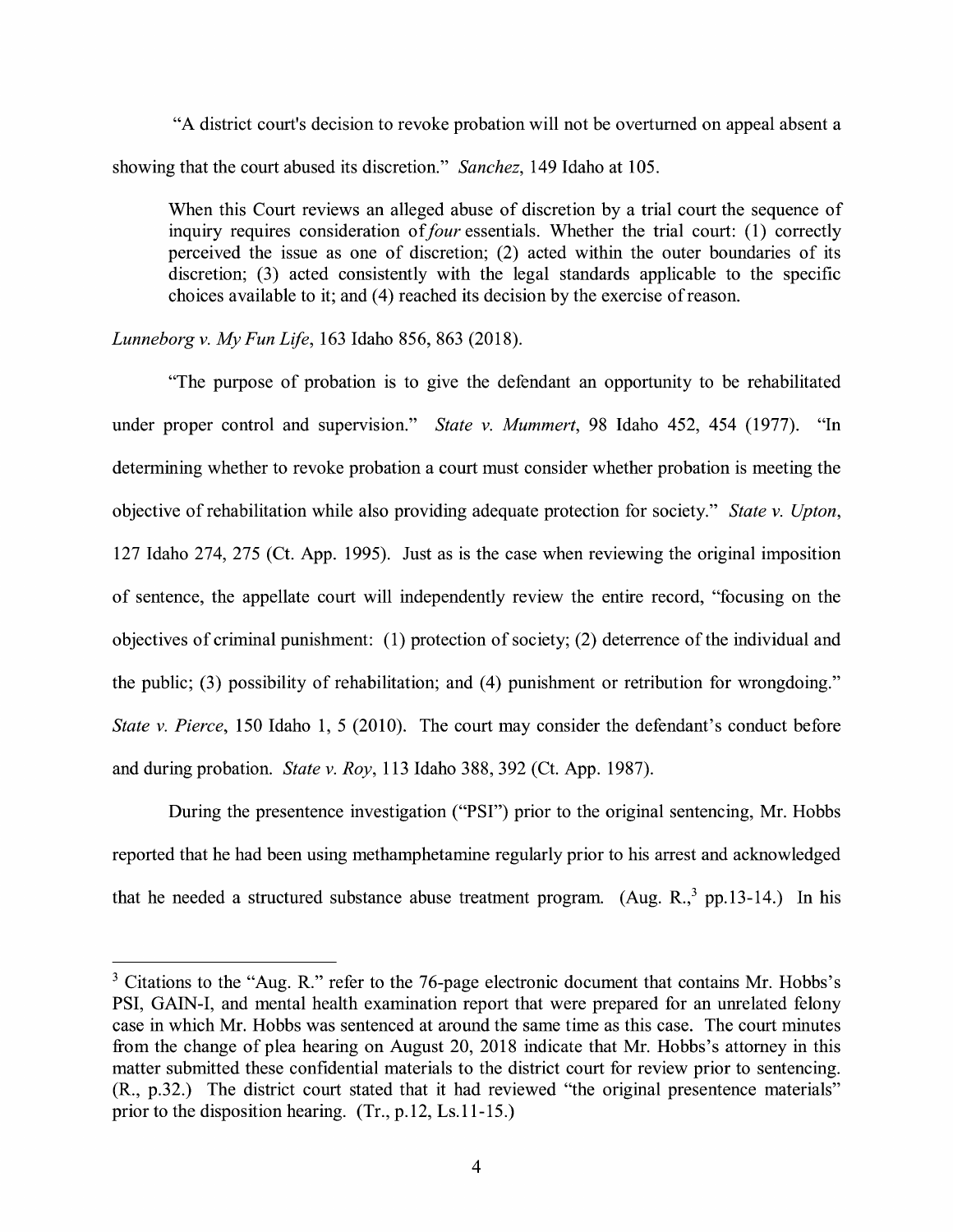Global Appraisal of Individual Needs ("GAIN") assessment, Mr. Hobbs was diagnosed with a moderate stimulant use disorder. (Aug. **R.,** pp.68-69.) Mr. Hobbs's responses indicated that he had a moderate motivation for treatment. (Aug. R., p.71.) Prior to being released onto probation, Mr. Hobbs successfully completed the programming on his rider without any disciplinary sanctions.  $(PSI<sup>4</sup> pp.4-8.)$ 

Mr. Hobbs had been gainfully employed prior to his arrest for the probation violations, and he still would have had that employment available to him if he was released back onto probation. (Tr., p.17, Ls.20-24, p.18, Ls.14-18; R., p.71.) While on probation, Mr. Hobbs worked on reuniting with his young daughter who was in the state's custody, started grief counseling for his parents' deaths, attended church, and participated in his substance abuse treatment. (Tr., p.17, L.24 $-p.18$ , L.2.) While in custody after his arrest on the probation violations, Mr. Hobbs maintained himself appropriately, became a mediation coordinator for a tier in the programs dorm, attended weekly Alcoholics Anonymous ("AA") meetings, met with other inmates for nightly self-run AA meetings, arranged for transportation for treatment and work upon his release, completed a freedom from smoking program, and was accepted into a sober living home. (Tr., p.18, L.19-p.19, L.23; PSI, pp.162-65.) Mr. Hobbs took responsibility for his actions in the DUI case and informed the district court that his "foolish actions" were "totally unacceptable" and that he put not only himself in danger but others as well. (Tr., p.21, Ls.11-22.)

In light of these facts, Mr. Hobbs submits that the district court did not exercise reason, and thus abused its discretion, by revoking his probation. Mr. Hobbs's positive actions while in custody, as well as his amenability to controlled substance treatment, demonstrated that he could

<sup>&</sup>lt;sup>4</sup> Citations to the PSI refer to the 165-page electronic document included with the confidential materials that is labeled "Conf.Docs.-Hobbs."